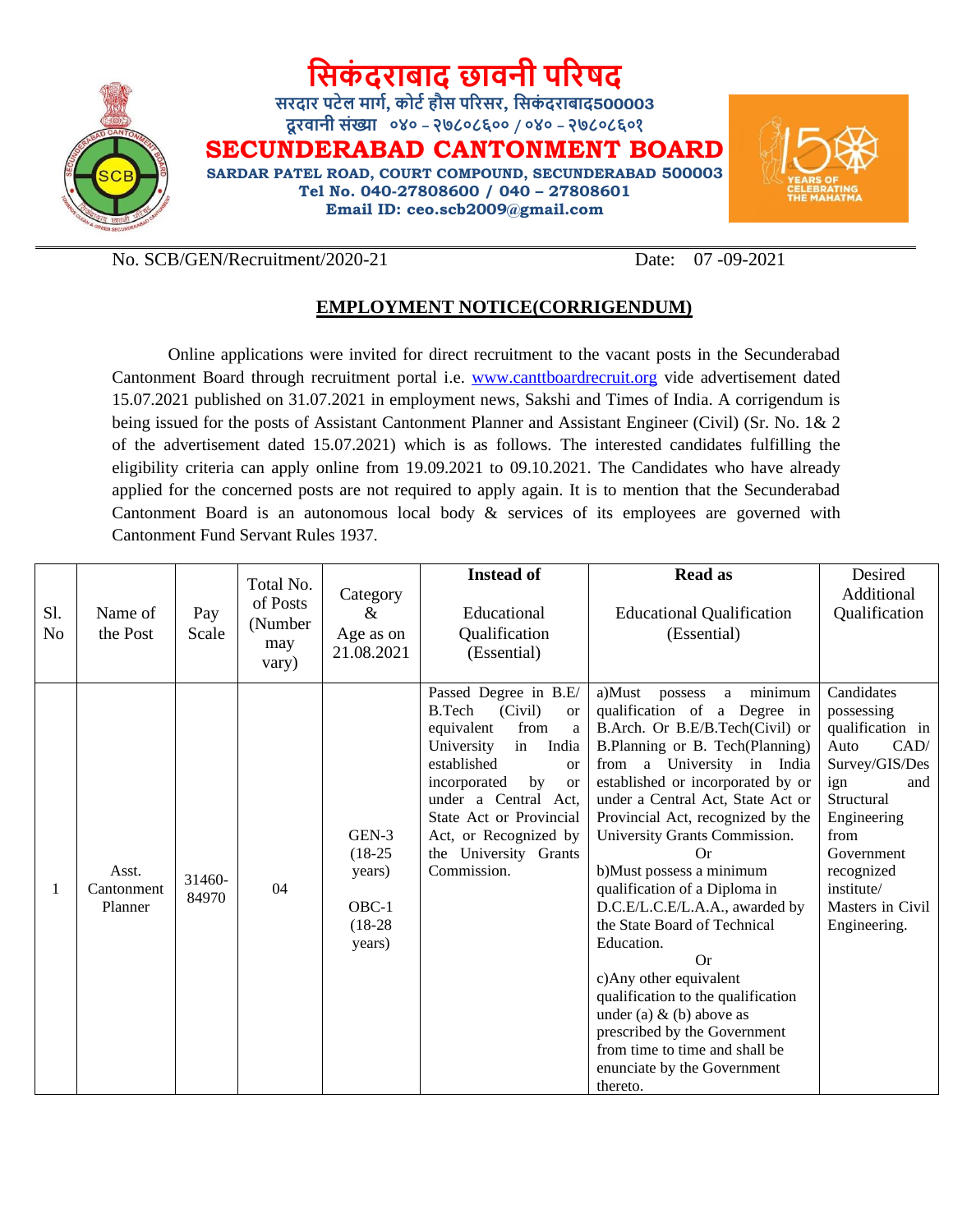| 2 | Asst.<br>$31460-$<br>Engineer<br>84970<br>[Civil] | 02 | $(18-25)$<br>years)<br>$SC-1$<br>$(18-30)$<br>years) | established<br><sub>or</sub><br>by<br>incorporated<br><sub>or</sub><br>under a Central Act,<br>State Act or Provincial<br>Act, or Recognized by<br>the University Grants<br>Commission. | Central Act, State Act or<br>Provincial Act, or Recognized by<br>University<br>the<br>Grants<br>Commission.<br>Or.<br>Diploma in Civil Engineering<br>awarded by the State Board of<br><b>Technical Education or its</b><br>equivalent qualification<br>recognized by the State Board of | Survey/GIS/Des<br>ign<br>and<br>Structural<br>Engineering<br>from<br>Government<br>recognized<br>institute/<br>Masters in Civil<br>Engineering. |
|---|---------------------------------------------------|----|------------------------------------------------------|-----------------------------------------------------------------------------------------------------------------------------------------------------------------------------------------|------------------------------------------------------------------------------------------------------------------------------------------------------------------------------------------------------------------------------------------------------------------------------------------|-------------------------------------------------------------------------------------------------------------------------------------------------|
|   |                                                   |    |                                                      |                                                                                                                                                                                         | Technical Education.                                                                                                                                                                                                                                                                     |                                                                                                                                                 |

## **2. Age limit:**

#### **The age limit will be considered as on 21.08.2021.**

a) As per existing rules under CFSR 1937 as amended from time to time the minimum age limit is 18 years and maximum age limit is 25 years.

b) Age limit shall be relaxed by 03 years for OBC & 05 years for SC/ST (for reserved posts only) and by 10 years for disabled candidates over and above the admissible age. Physically Handicapped candidates shall attach proof of physical disability (certificate from competent authority).

c) Age relaxation will be admissible to the Departmental Candidates of the Cantonment Board, Secunderabad and ex service men as per CFSR,1937 and should fill the applications through proper channel.

#### **3. Mode of Selection**:

The selection of candidates for appointment to the posts will be made by Multiple choice objective type computer based examination. The questions for examination will be set only in English. There will be no interview for any of the above mentioned posts. Date, Time & Venue for Online test will be intimated on website/portal [www.canttboardrecruit.org](http://www.canttboardrecruit.org/) in due course of time. Candidates are required to visit website/portal www.canttboardrecruit.org regularly to check time schedule for written test.

- a) The final selection of these posts will be based on marks secured in the examination and skill test if any. Those candidates who qualify in the Examination in order of merit will be called for verification of Certificates, Community and Category wise for the vacancies available as required.
- b) At the time of Online Test, the candidates must bring documents in support of their Date of Birth and Identity and recent passport size photograph with him/ her along with Admit Card.
- c) PENALTY FOR WRONG ANSWERS: Candidates should note that for each wrong answer, one fourth (0.25) of the marks assigned to that question will be deducted as penalty.
- d) A separate examination will be conducted for the posts of Assistant Cantonment Planner and Assistant Engineer (Civil).

| Post | Computer based Examination              | No. of Questions | Duration |
|------|-----------------------------------------|------------------|----------|
| No.  | (Objective Type)                        | (Each One mark)  |          |
|      | General intelligence and reasoning      |                  |          |
|      | General awareness                       |                  | 100      |
|      | Numerical aptitude                      | 120              | Min      |
|      | English Comprehension                   |                  |          |
|      | <b>Intermediate Vocational Standard</b> |                  |          |

#### **4. Scheme of examination:**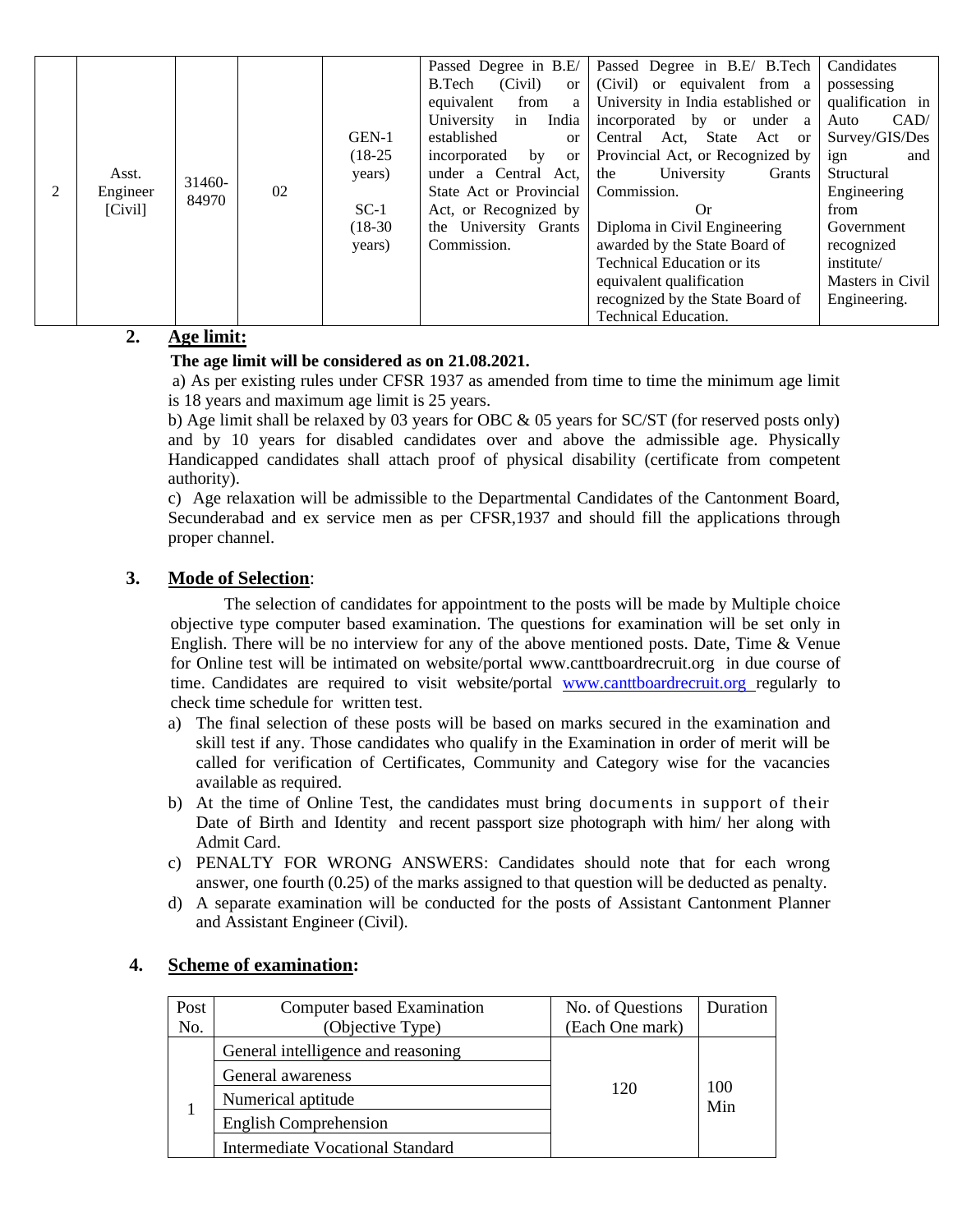|   | General intelligence and reasoning |     | 100<br>Min |
|---|------------------------------------|-----|------------|
| ⌒ | General awareness                  |     |            |
|   | Numerical aptitude                 | 120 |            |
|   | English Comprehension              |     |            |
|   | Civil Engineering                  |     |            |

A mock test / practice test will be placed in the website secunderabad.cantt.gov.in where candidates can avail and take this mock test, unlimited number of times.

#### **Syllabus of the examination**: -

- i) General intelligence and reasoning will include both verbal and non-verbal reasoning.
- ii) General awareness will include history, culture, geography, economic science, General polity, Indian Constitution, current affairs etc.
- iii) Numerical aptitude will test the knowledge of arithmetical concepts and their use in finding the solution of real-life problems.
- iv) English Comprehension will test the candidate's ability to understand correct English, has basic comprehension and writing ability, etc.
- v) Civil Engineering includes Surveying, construction Materials & Practice, Engineering Mechanics and Strength of Materials, Hydraulics, Quantity Surveying, Design of Structures (RCC and Steel), Irrigation Engineering, Environmental Engineering, Transportation Engineering, GIS, etc.
- vi) Intermediate Vocational Standard includes Importance of Lettering and Numbering, Building materials & structures, Building construction, Construction of Ordinary Scale, Conventional signs and symbols as per IS Code for Engineering Drawings and Buildings Drawings, Surveying, Filed Book Entries, Plotting, Calculation of Areas, Surveying of Building Sites with Chain and Level for Calculation of Earth Work, Plotting of Longitudinal/Cross section, Drawing of Contours, GIS for planning, water, waste and sanitation, Professional Communications, CAD, Disaster Risk Mitigation & Management, Geotechnical Engineering, Environmental Engineering, Fluid Mechanics, Urban Engineering etc.

## **5. Application Fee:**

|   | S.No.   Category                         | Fee |
|---|------------------------------------------|-----|
|   | GEN                                      |     |
| ◠ | OBC.                                     |     |
|   | SC/ST/ PWD /Ex-Service men/ Departmental |     |
| 2 | Candidates                               |     |

The application fee to be paid through online payment mode via portal while applying for the post.

**MODE OF APPLICATIONS: Online Applications complete in all respect will only be accepted.** Any application form received from any other source shall not be entertained and will be summarily rejected.

#### **IMPORTANT DATES:**

| <b>Commencing date for Submission of Online</b><br><b>Application</b> | 19.09.2021                        |
|-----------------------------------------------------------------------|-----------------------------------|
| Last date of receipt of online application                            | 09.10.2021                        |
| Download of Admit Card and<br>Date of Examination                     | To be intimated on Website/Portal |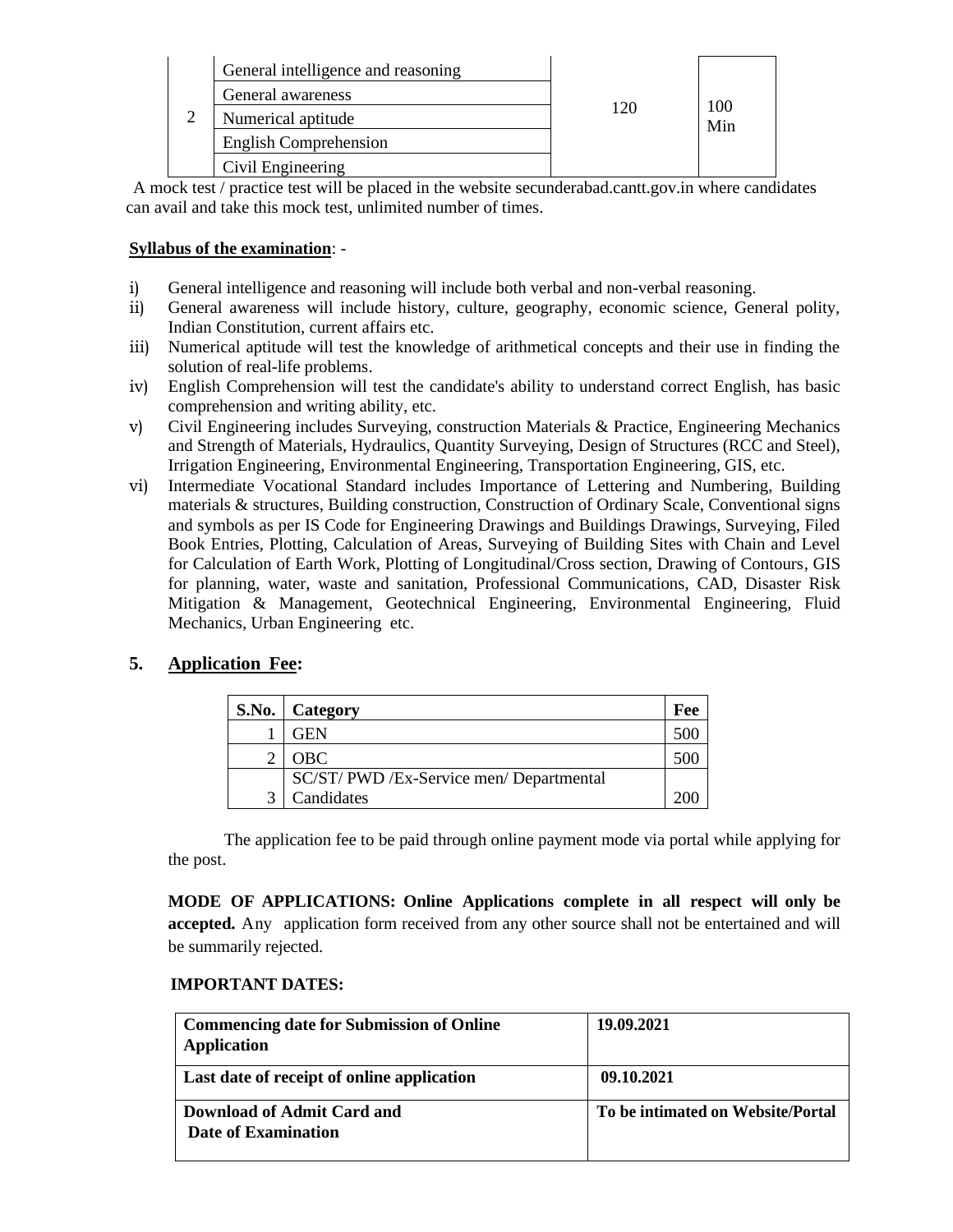- **Note** Applications which are incomplete in any respect, not accompanied by requisite photographs, Signature, essential qualification or without requisite fee or not properly filled are liable to be summarily rejected. **No correspondence in this regard would be entertained.**
- **6. Admit-Card / Call letter for Online Test:** -Applications will be scrutinized and only eligible candidates would be intimated online at website/portal **www.canttboardrecruit.org** about the date, time and venue for conduct of Test. Further, the admit card will be generated online for eligible Candidates, which can be downloaded by the candidates.

Candidates are required to visit our website/portal www.canttboardrecruit.org regularly to check any information or any amendments or updates regarding said recruitment and time schedule for online test.

#### 7. **Eligibility Criteria**: -

i) The candidate must be a citizen of India.

ii) The candidate must fulfill the minimum essential qualifications like educational qualification, caste, age, experience etc. as stipulated in this advertisement.

iii) The cut-off date for age will be last date of receipt of application.

iv) If there are two or more candidates in the same category having equal marks in the examination, the candidate older in age will get preference.

#### 8. **General Conditions**:-

a) The number of vacancies advertised is only approximate and is liable for modification including reduction with reference to vacancy position at any time before finalization of selection.

b) The service of the appointed candidate / person will be governed under Cantonment Fund Servant Rules, 1937 as amended from time to time, Cantonments Act, 2006, New Pension Scheme as amended from time to time by the Central Govt.

c) Probation Period:- Appointment of selected candidates shall be provisional as per Cantonment Fund Servant Rules, 1937 as amended from time to time.

d) No conveyance, TA/DA or any other allowance will be paid for appearing for the Online test/ Skill test

e) Candidates already serving in any recognized institution, autonomous body or Central/State Government undertaking should apply through proper channel and should submit such documents at the time of verification of documents.

f) The above posts are on permanent basis and probation period will be as per rules. The CEO reserves the right to accept/reject any or all the applications without assigning any reasons thereof.

g) If the applicant wishes to apply for more than one post, separate application for each post should be made through online mode.

h) Applications and fee payment received through offline mode will be summarily rejected and the candidates are advised to apply only through online.

i)The appointment authority shall draw a reserve panel / waiting list in addition to the number of candidates selected as per the notified vacancies. The reserve panel / waiting list shall be valid for a period of one year from the date of declaration of result and the vacancies arising due to non-acceptance of the offer of appointment, candidates not joining the post after acceptance of appointment or the candidates not being found eligible for appointment after verification of documents / certificates or due to resignation of selected candidate(s) within one year of joining the post, shall be filled-up from this reserve panel / waiting list.

j) The candidates should note that their admission to the examination will be purely provisional based on the information given by them in the Application Form. This will be subject to verification of all the eligibility conditions by the Competent Authority.

k) The final selection of the candidate is subject to the medical fitness certificate to be issued by the medical officer appointed by the CEO, Secunderabad Cantonment.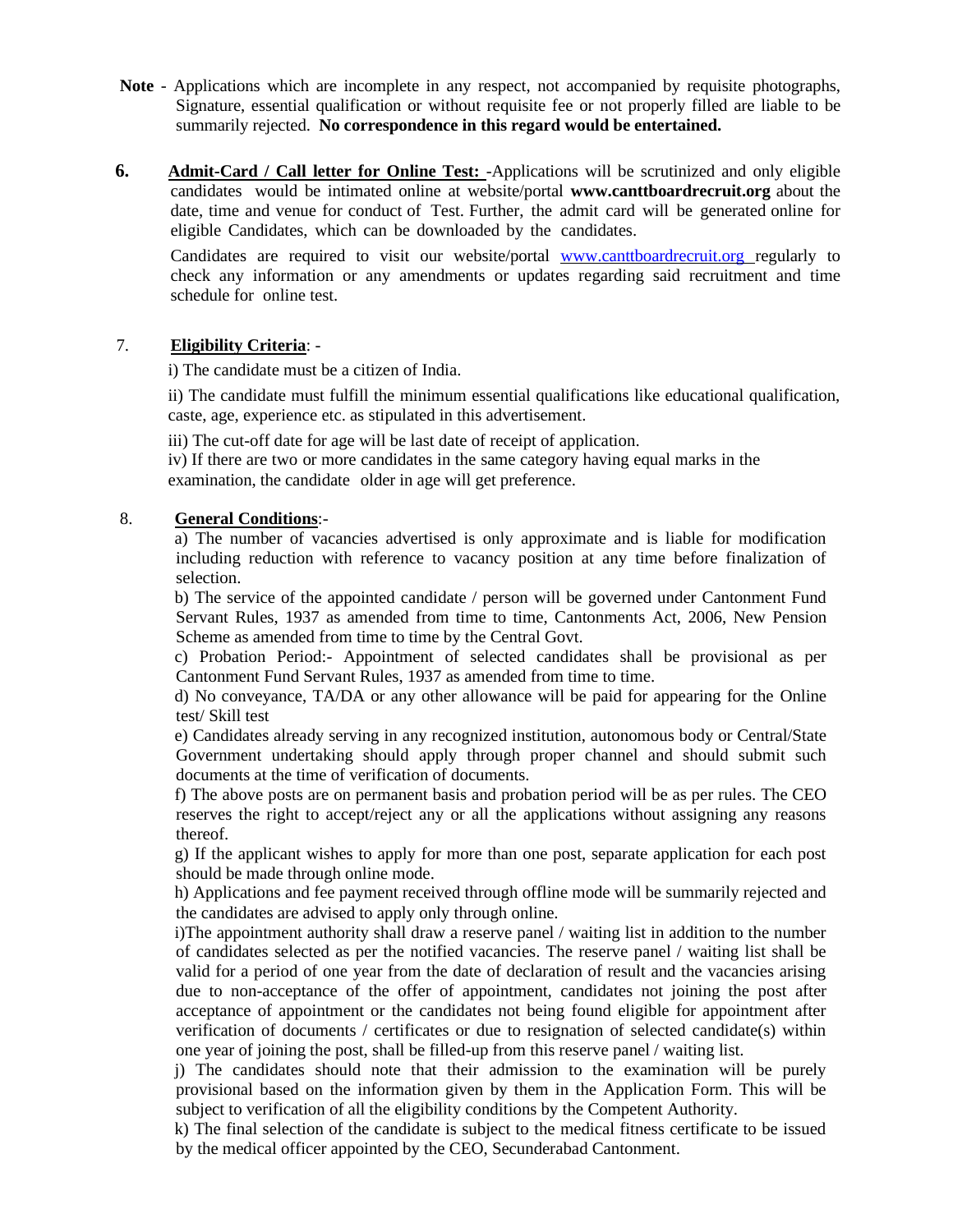#### **9. Scrutiny of documents along with Online generated Application**: -

After considering the merit list the shortlisted candidate will be called for verification / scrutiny of documents. The following original Documents / Certificates and one set of selfattested copies, along with hard copy of print out of online application are to be produced at that time at the time of verification/scrutiny of documents.

(a) Computer generated Application form duly signed by the candidate.

- (b) Proof of Date of Birth
- (c) Two latest colour passport size photographs.
- (d) Original Certificates of requisite academic qualification with detail marks.
- (e) Caste / Disability certificate (wherever applicable).

(g) Address proof (Domicile Certificate). The original documents as mentioned above of the shortlisted candidates will be checked & verified at office of the Secunderabad Cantonment Board, Secunderabad and further the appointing authority will undertake an exercise of verification of character and antecedents of the Candidates. The appointment will be provisional and subject to verification of Character and antecedents of the Candidate. It may be noted that document verification is just another stage in the selection process. Merely being called for verification of documents does not indicate that his / her name will appear in the final merit list. Candidature of candidate may be cancelled at any stage and no correspondence in this regard will be entertained.

- **10. Rejection:-** The following acts of commission would render the candidature/ application as disqualified / rejected: -
	- (a) Not meeting the laid down mandatory essential qualifications.
	- (b) Furnishing of false, inaccurate or tampered information.
	- (c) Obtaining support for his candidature through unfair means.
	- (d) Impersonation by any person.
	- (e) Submitting fabricated / false documents.
	- (f) Making statements which are incorrect or false or suppressing material information.
	- (g) Resorting to any other irregular or improper means in connection with his candidature for the selection.
	- (h) Improper / Incomplete filling of application.
	- (i) More than one application submitted for the same post.

#### **11. How to apply online for the Posts**:-

(1) (a) Before applying, the Candidates are advised to go through this advertisement carefully for determining their eligibility as per laid down criteria for the post.

(b) Candidate will be required to complete the Online Application Form, the instruction for which is available at the above mentioned site. The time gap to fill complete online application will be 30 minutes.

(c) Before starting the filling up of online application, the candidate must have his / her photograph and signature duly scanned in the .jpg format.

(d) The admission at all stages of the examination will be purely provisional subject to satisfying the prescribed eligibility conditions.

(e) Candidates are required to apply ONLINE at www.canttboardrecruit.org. No other means / mode of application will be accepted. Candidates are required to have valid email identification and active mobile number and there should not be any change for contact till the selection process is completed.

(2) For submission of application, visit the website/portal of [www.canttboardrecruit.org.](http://www.canttboardrecruit.org/) click on New User Registration.

a) Select Secunderabad from drop down option in the Cantt Board.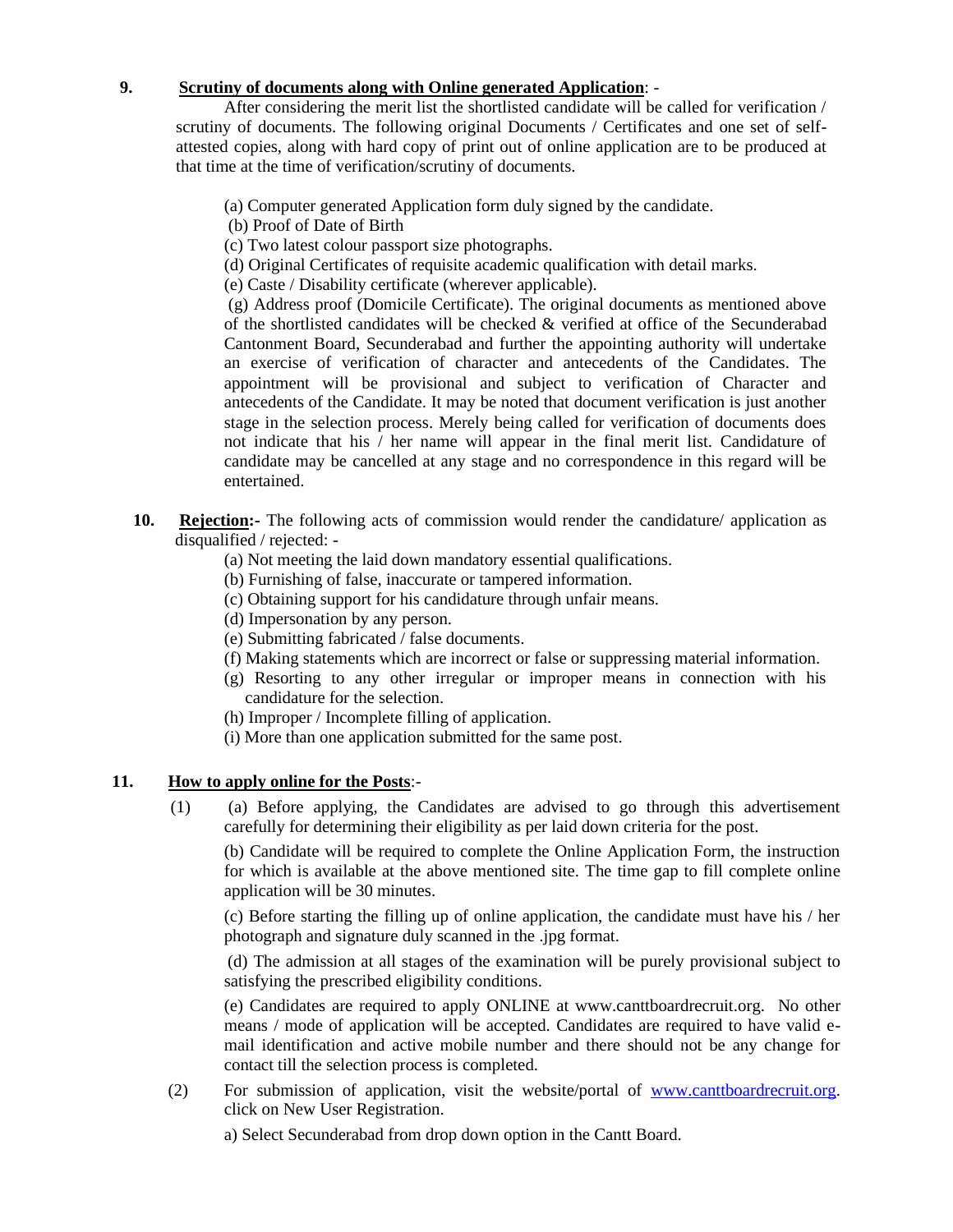b) Select the post to apply from the drop down option.

c) Enter your mobile Number (working) and click to get OTP.

d) You will receive the OTP on your mobile.

- e) Thereafter, fill the OTP and validation code (CAPTCHA) and click on submit.
- (3) The procedure /steps for filling up of application online is briefed below:

STEP 1 : Submission of Application details.

STEP 2 : Uploading of scanned Photograph and Signature.

STEP 3 : Payout of application fee online ( if applicable)

- (4) The application shall be treated complete only if all the three mandatory Steps (Step-1, Step-2, and Step-3) are completed successfully.
- (5) In case candidates are not able to submit fee by closing date, or the application is otherwise is incomplete, his/her candidature will be rejected.
- (6) Applicant can view the application details from the already registered user section available on the home page by providing application Number and E-mail id. Applicant is required to ensure that photograph & Signature is visible and fee status changed to paid otherwise application will be treated as incomplete and summarily rejected.
- (7) Check list: Following document(s) should be kept handy before applying online: a) Credit Card/Debit card/ Bank details.

b) Scanned image of Photographs (JPG format, size between 20-40 KB)

c) Scanned image of Signature (JPG format, size between 10-20 KB)

- (8) For further details and online application, please log on Website/Portal: [www.canttboardrecruit.org.](http://www.canttboardrecruit.org/)
- (9) The vacancies advertised are provisional. Decision of the competent Authority would be final with the Recruitment including cancellation of Recruitment process at any stage and no Correspondence in the regard will be entertained.
- (10) After submitting the online Application, the candidates are required to preserve the print out of the finally submitted Online application for the post Applied for.
- (11) The Candidates are advised to submit the Online Application well in advance without waiting for closing date.
- (12) Neither the print out of the application nor any document should be sent to this office while applying for the post.
- (13) Applicant should avoid submitting multiple applications for a post.

#### **12**. **IMPORTANT INSTRUCTIONS**: -

1. The decision of CEO, Secunderabad in all matters relating to acceptance or rejection of an application, eligibility/suitability of a candidate etc shall be final and binding for all the candidates.

2. The candidate should have valid email ID and a working mobile number for applying for the examination. The applicants are advised not to change the email ID or Mobile number during the process of recruitment. They are also advised not to give mobile number/email Id to any unknown person to avoid any complication.

3. After the examination, details regarding marks obtained by each candidate will be placed on the recruitment portal www.canttboardrecruit.org and the website of the Cantonment Board, Secunderabad [www.cbsecunderabad.org.in](http://www.cbsecunderabad.org.in/)

4. The applicants are advised to login at regular interval on the website/portal i.e. www.canttboardrecruit.org. using his/her application number to check any update regarding the examination.

5. The admit cards of provisionally eligible candidates will be uploaded on the website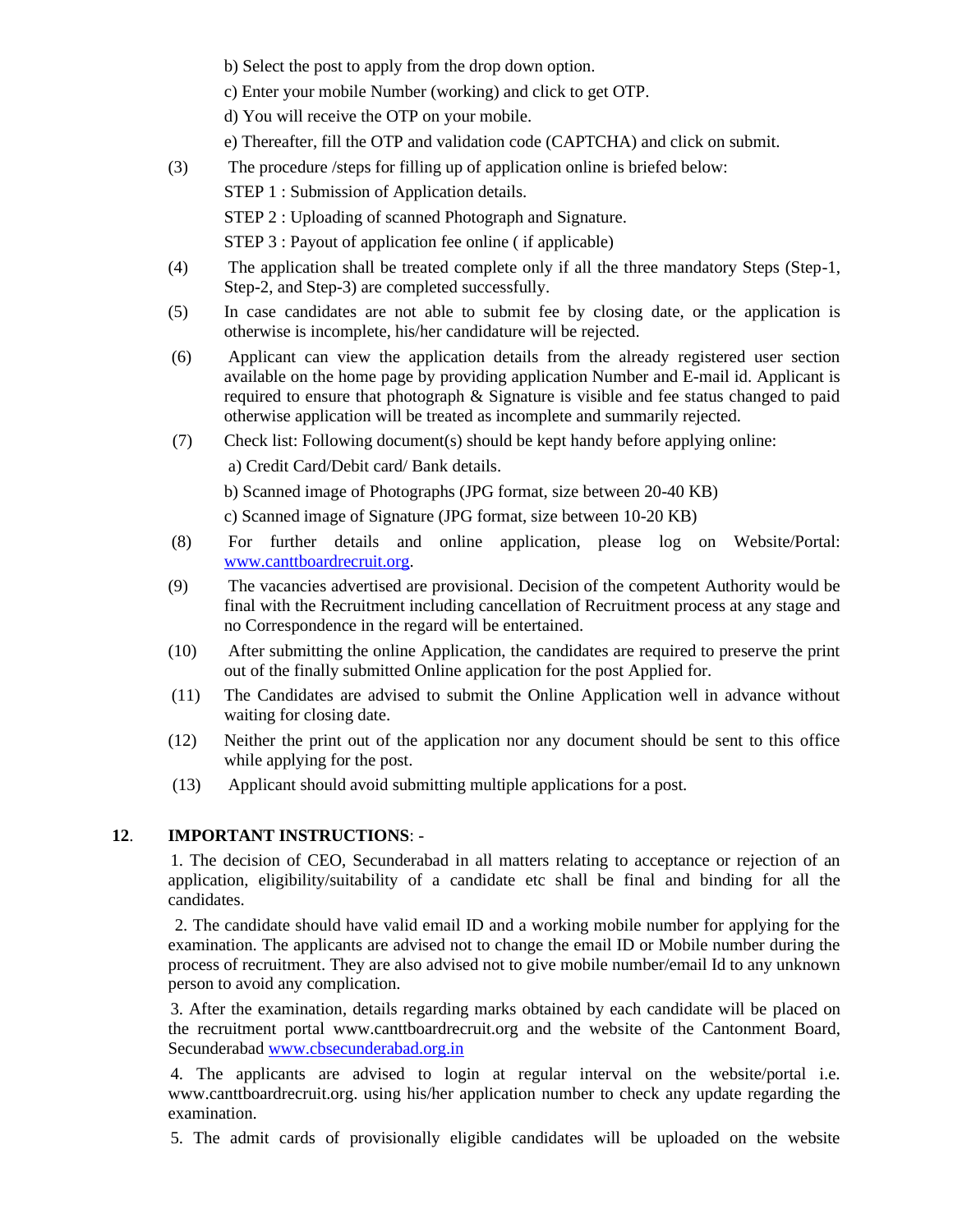www.canttboardrecruit.org.The candidates will have to download the admit cards from there only as No hard copy of admit card will be sent to the applicants by post or by email.

6. Any doubts/clarifications regarding the application can be cleared from the office of the Cantonment Board Secunderabad on any working day between working hours.

7. The candidates are advised to visit the website regularly to be in touch with information / updation regarding the examination.

8. Any corrigendum/change regarding the examination will only be notified through the website [www.canttboardrecruit.org.](http://www.canttboardrecruit.org/) and no other medium of giving information to candidates will be incorporated.

9. The exact date of the online test will be updated through the website www.canttboardrecruit.org. The candidates are advised to check the website regularly.

#### **13**. **GENERAL INSTRUCTIONS FOR CANDIDATES**:-

(i) The appointing authority makes provisional selection of the candidates on the basis of information provided in the application and documents/certificate provided by the candidate at the time of scrutiny and subsequently, the Appointing Authority verifies and satisfies itself about the authenticity of documents/certificates and eligibility as per the Recruitment Rules before finally appointing the candidates. Therefore, the provisional selection of a candidate confers on him/her no right of appointment unless the Appointing Authority is satisfying after such inquiry as may be considered necessary that the candidate is suitable in all respect for appointment to the post.

(ii) The services of the selected candidates on appointment will be governed by the provision of Cantonment Fund Servant Rules 1937 as amended from time to time, Cantonment Act 2006 and Govt. Instructions issued from time to time.

(iii) The candidate should not have been convicted by any court of law. Also, No Disciplinary/Vigilance case should be contemplated/pending against the candidates already serving in Govt. Organizations.

(iv) The vacancies advertised are provisional and likely to be permanent. In case the vacancy position is reduced to any number, the Board is not liable to compensate the applicant for any consequential damage/loss.

(v) The appointing authority reserves the right to reject the candidature of any ineligible candidate at any stage of recruitment.

(vi) The appointing authority reserves the right to cancel a part of or entire process of examination or a part of it due to administrative reason (s) and in case of unfair means, cheating or other irregularities/malpractice noticed by the appointing authority. The appointing authority also reserves the right to cancel or set up a new examination center and divert the candidates to appear at that examination center if required.

(vii) No correspondence in regard to the appointment will be entertained.

(viii) No representation on any grounds for non-appearance for the written test/skill test by the candidates will be entertained and his/her candidature will not be considered in such an eventuality.

(ix) TA/DA will not be admissible for attending tests as the case may be.

(x) The Appointing authority reserves the right to cancel any center of exam and ask the candidates of that center to appear at another center. No request for change in date, time and centre of exam will be accepted under any circumstances.

(xi) The candidature of the candidate to the written test is entirely provisional and mere issue of admit card or appearance at Examination does not entitle him/her to any claim for the post.

(xii) The candidates should scrupulously follow the instructions given by the Center in charge, Invigilators and all examination functionaries at every stage of exam. If a candidate violates the instructions, his/her candidature will be cancelled.